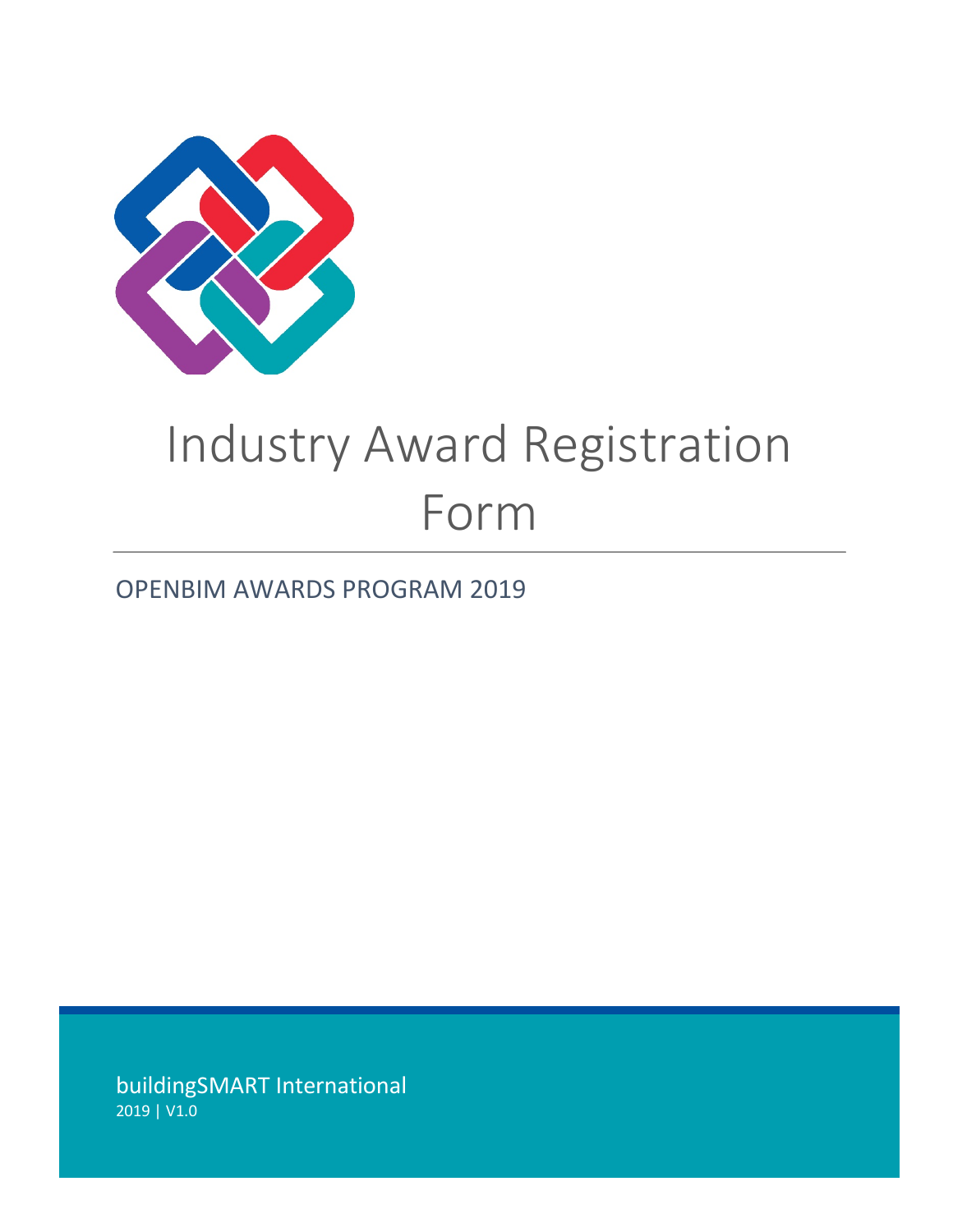

| Contact Name _______________________                                                                                                         | Contact Email Address: National Address:                                                                                     |
|----------------------------------------------------------------------------------------------------------------------------------------------|------------------------------------------------------------------------------------------------------------------------------|
| permission of those named in this form for their personal information to be held by bSI.<br>Please tick Yes <b>Letter</b>                    | I confirm that I give bSI permission to hold my personal information in this form and that I have the                        |
| Project Address:                                                                                                                             |                                                                                                                              |
|                                                                                                                                              |                                                                                                                              |
|                                                                                                                                              |                                                                                                                              |
| <u> 1989 - Johann John Stoff, deutscher Stoffen und der Stoffen und der Stoffen und der Stoffen und der Stoffen u</u>                        |                                                                                                                              |
| <u> 1989 - Johann John Stone, mars and de final and de final and design and design and design and design and des</u>                         |                                                                                                                              |
|                                                                                                                                              |                                                                                                                              |
| Please confirm which award/awards you are applying for: (Please click all that apply.)<br>Design<br>Construction<br>Operations & maintenance |                                                                                                                              |
|                                                                                                                                              | APPLICANT INFORMATION (The applicant is considered the main point of contact for this submission to the awards competition.) |
|                                                                                                                                              |                                                                                                                              |
|                                                                                                                                              |                                                                                                                              |
|                                                                                                                                              |                                                                                                                              |
|                                                                                                                                              |                                                                                                                              |
|                                                                                                                                              |                                                                                                                              |
|                                                                                                                                              |                                                                                                                              |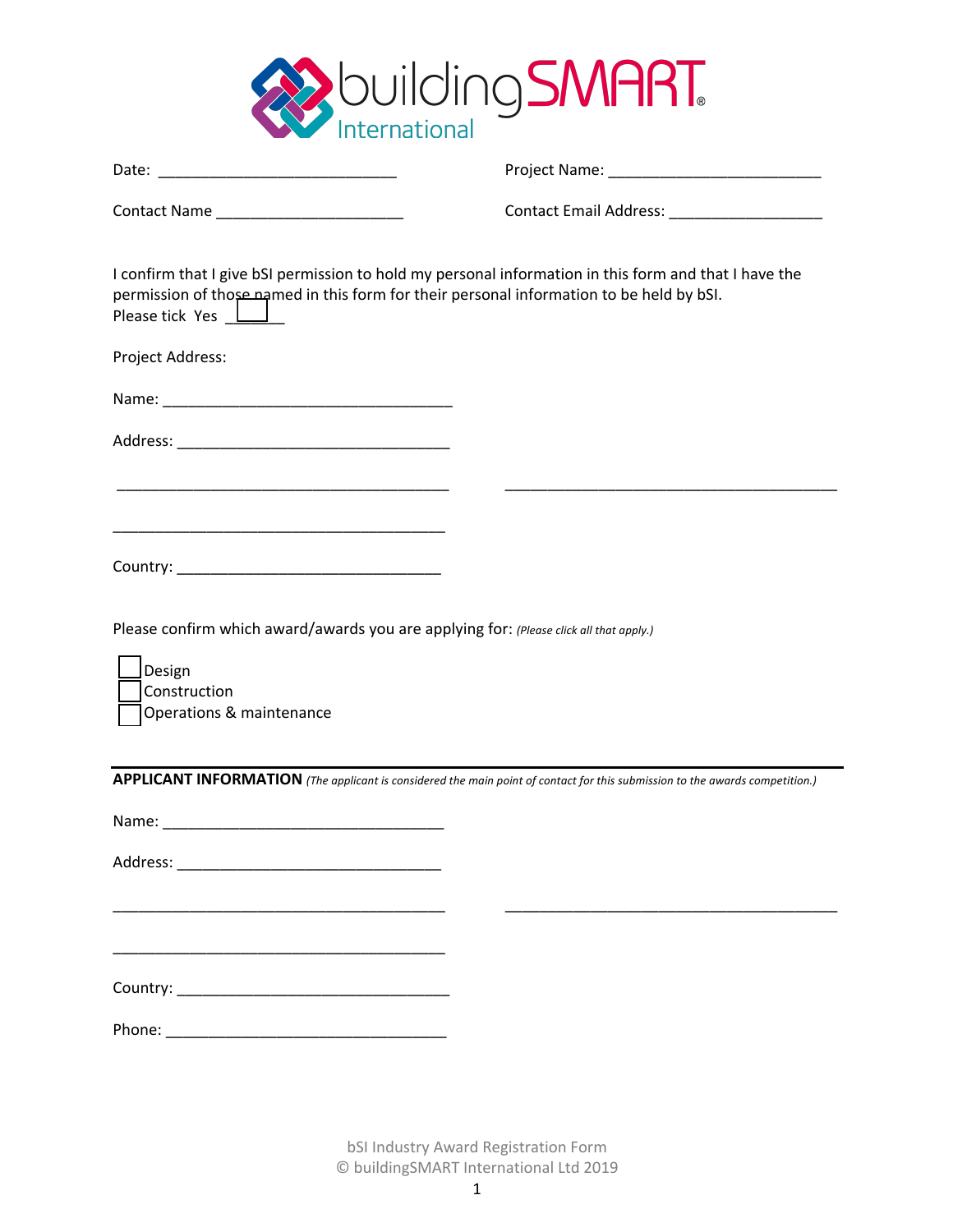

Is your company considered an SME (Small or medium-sized enterprise ?: *(Please mark only one option)*



What is the primary business of your company ? *(For example: Architectural Services.)*

Is your company, or other on the project team, a buildingSMART member ? *(Please mark only one option)*

 $\bigcup$  Yes, a Chapter member Yes, an international Member Yes, both a chapter and an international member No I'm not sure

Do you belong to a buildingSMART Chapter as an individual ? *(Please mark only one option)*

\_\_\_\_\_\_\_\_\_\_\_\_\_\_\_\_\_\_\_\_\_\_\_\_\_\_\_\_\_\_\_\_\_\_\_\_\_\_\_\_\_\_\_\_\_\_\_\_\_\_\_\_\_\_\_\_\_\_\_\_\_\_\_\_\_\_\_\_\_\_\_\_\_\_\_

\_\_\_\_\_\_\_\_\_\_\_\_\_\_\_\_\_\_\_\_\_\_\_\_\_\_\_\_\_\_\_\_\_\_\_\_\_\_\_ \_\_\_\_\_\_\_\_\_\_\_\_\_\_\_\_\_\_\_\_\_\_\_\_\_\_\_\_\_\_\_\_\_\_\_\_\_\_\_

| I | JYes    |
|---|---------|
| Í | No<br>L |

#### **PROJECT OWNER'S INFORMATION**

Name: \_\_\_\_\_\_\_\_\_\_\_\_\_\_\_\_\_\_\_\_\_\_\_\_\_\_\_\_\_\_\_\_\_

Address: \_\_\_\_\_\_\_\_\_\_\_\_\_\_\_\_\_\_\_\_\_\_\_\_\_\_\_\_\_\_\_

Country: \_\_\_\_\_\_\_\_\_\_\_\_\_\_\_\_\_\_\_\_\_\_\_\_\_\_\_\_\_\_\_\_

\_\_\_\_\_\_\_\_\_\_\_\_\_\_\_\_\_\_\_\_\_\_\_\_\_\_\_\_\_\_\_\_\_\_\_\_\_\_\_

Phone:  $\blacksquare$ 

Project Owner's Market Sector *(Check all that apply)*

 Public (eg Government or Municipal or Institutional) Private (eg Real Estate developer) **Other**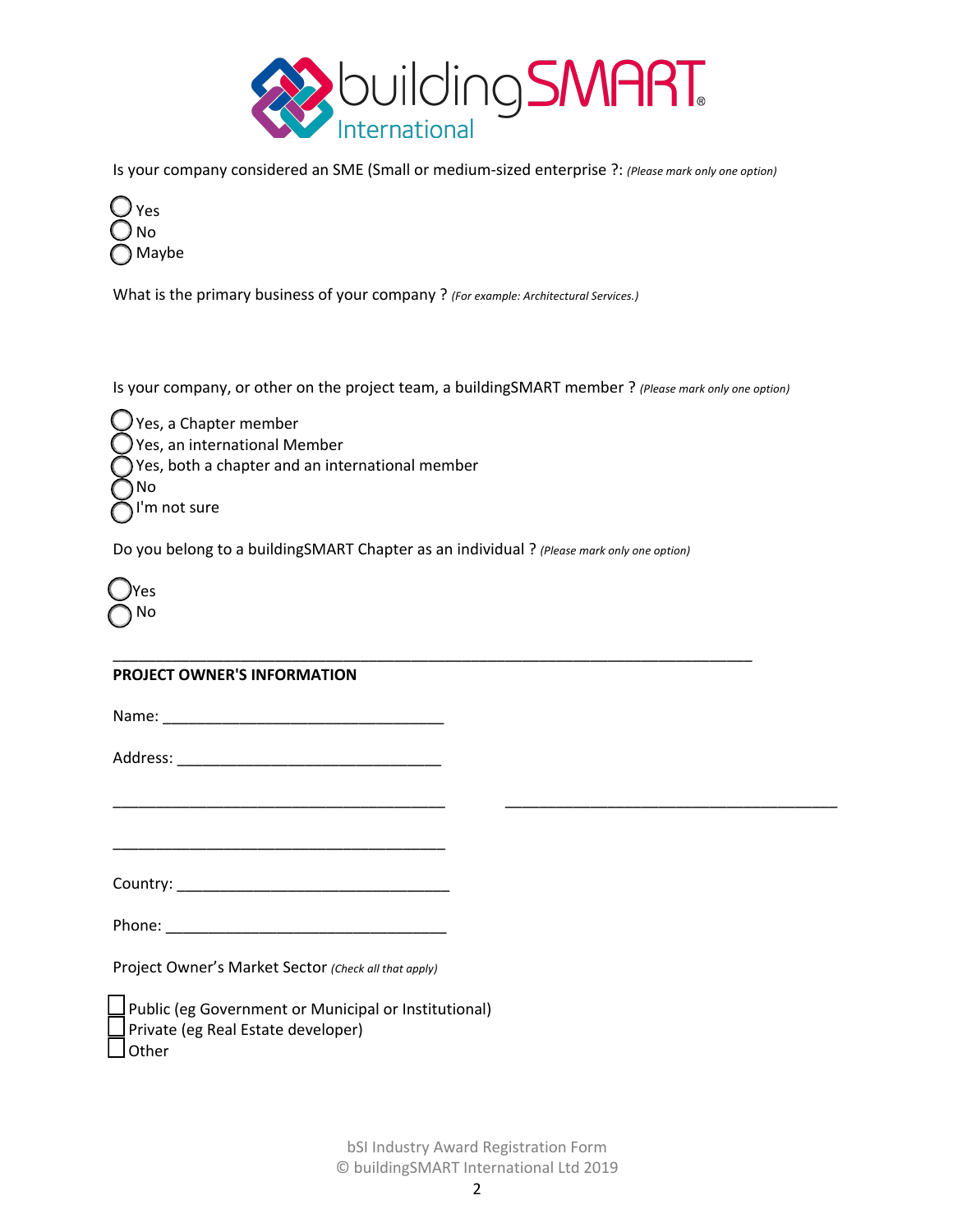

Is Project Owner considered an SME (Small or medium-sized enterprise ?: *(Please mark only one option)*



Please confirm that the Project Owner has been advised their project is being submitted to the buildingSMART Awards competition *(Please mark only one option)*

\_\_\_\_\_\_\_\_\_\_\_\_\_\_\_\_\_\_\_\_\_\_\_\_\_\_\_\_\_\_\_\_\_\_\_\_\_\_\_\_\_\_\_\_\_\_\_\_\_\_\_\_\_\_\_\_\_\_\_\_\_\_\_\_\_\_\_\_\_\_\_\_\_\_\_



## **PROJECT INFORMATION**

Project Name: \_\_\_\_\_\_\_\_\_\_\_\_\_\_\_\_\_\_\_\_\_\_\_\_\_\_\_\_\_\_\_\_\_\_

Address: \_\_\_\_\_\_\_\_\_\_\_\_\_\_\_\_\_\_\_\_\_\_\_\_\_\_\_\_\_\_\_

\_\_\_\_\_\_\_\_\_\_\_\_\_\_\_\_\_\_\_\_\_\_\_\_\_\_\_\_\_\_\_\_\_\_\_\_\_\_\_

Phone: \_\_\_\_\_\_\_\_\_\_\_\_\_\_\_\_\_\_\_\_\_\_\_\_\_\_\_\_\_\_\_\_\_

Executive Summary of the Project: *(Provide a short description of the project. More detailed information can be included in the next stage of the submission process)*

\_\_\_\_\_\_\_\_\_\_\_\_\_\_\_\_\_\_\_\_\_\_\_\_\_\_\_\_\_\_\_\_\_\_\_\_\_\_\_ \_\_\_\_\_\_\_\_\_\_\_\_\_\_\_\_\_\_\_\_\_\_\_\_\_\_\_\_\_\_\_\_\_\_\_\_\_\_\_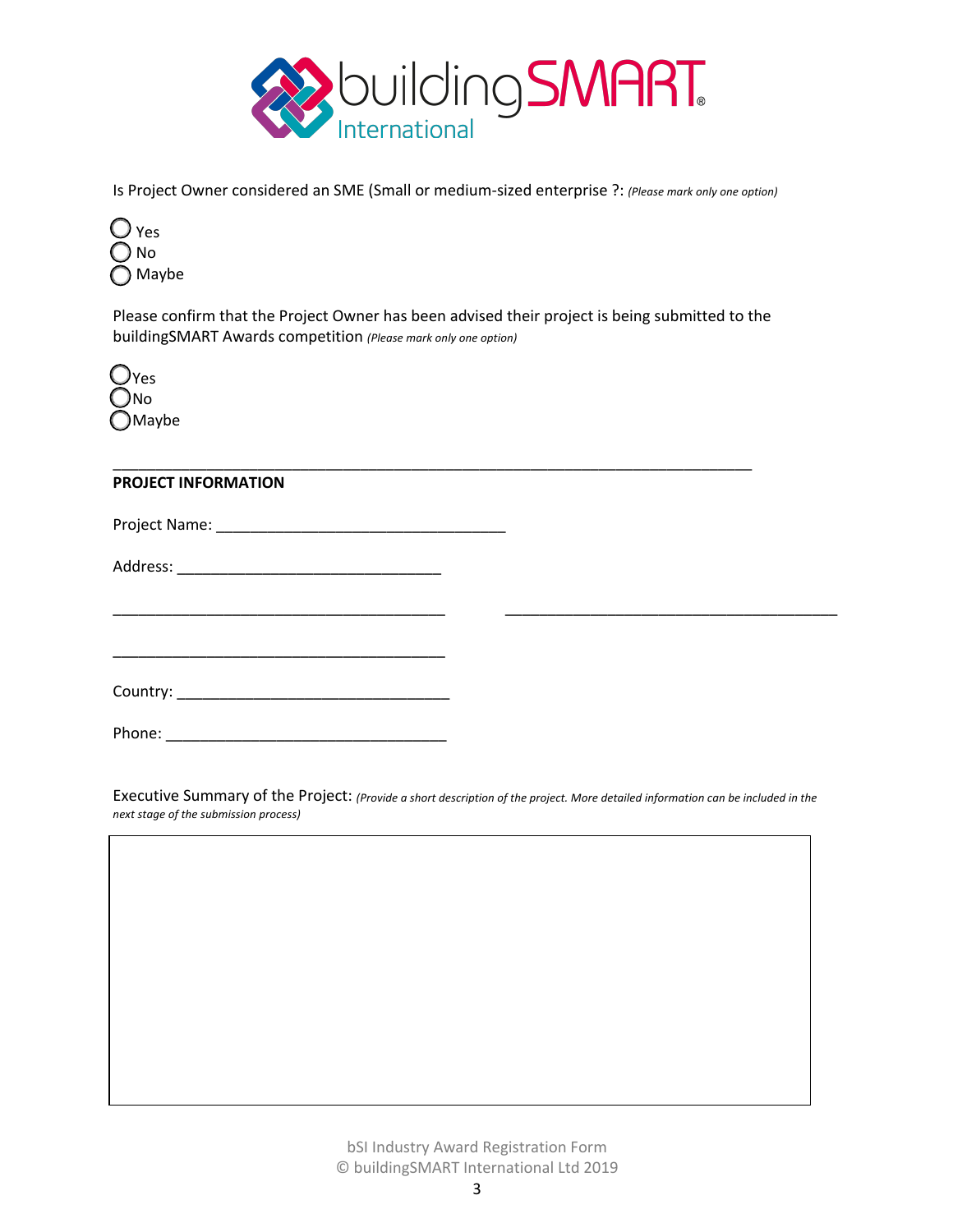

Project Type *(Please mark only one option)*

| Residential   |
|---------------|
| Commercial    |
| Institutional |
| Industrial    |
| Civil         |
| Other         |

Size of the Project (*(Budget, cost, size, number of buildings etc)*

Project Phases: *(This project has completed the following project phase(s) as of the date of this submission. Check all that apply)*

| Design         |
|----------------|
| Construction   |
| Handover       |
| Operations     |
| Not Applicable |

Other Parties: *(Identify other companies or organisations involved in the project (Name & City, Country)*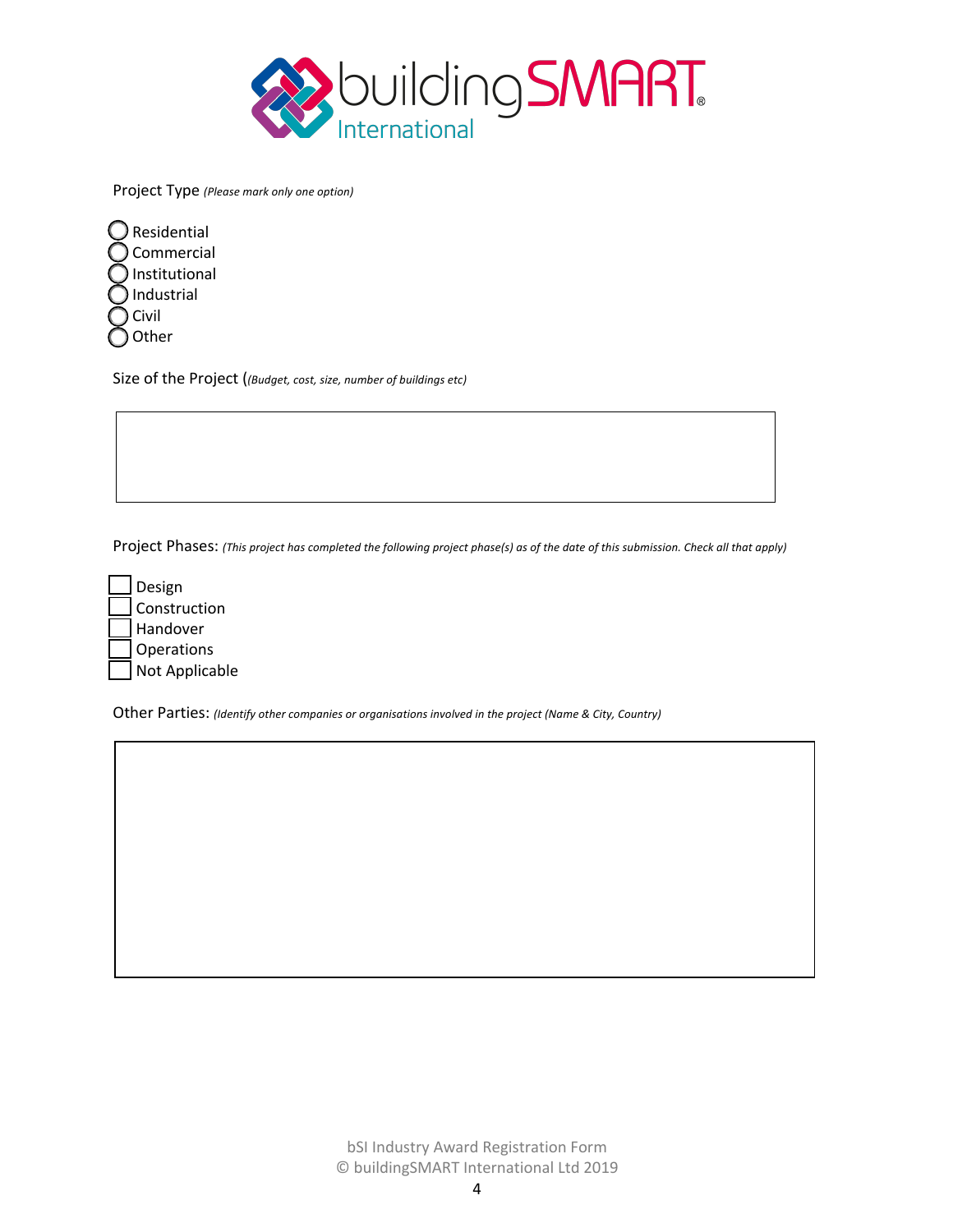

**openBIM STANDARDS** *(This section captures the application of openBIM standards on the project)*

\_\_\_\_\_\_\_\_\_\_\_\_\_\_\_\_\_\_\_\_\_\_\_\_\_\_\_\_\_\_\_\_\_\_\_\_\_\_\_\_\_\_\_\_\_\_\_\_\_\_\_\_\_\_\_\_\_\_\_\_\_\_\_\_\_\_\_\_\_\_\_\_\_\_

The following was used on the project *(Check all that apply)*

| IFC <sub>2x</sub> 3           |
|-------------------------------|
| <b>MVD: Coordination View</b> |
| IFC <sub>4</sub>              |
| MVD: Reference View           |
| MVD: Design Transfer View     |
| bSDD                          |
| <b>BCF</b>                    |
| <b>IDM</b>                    |
| COBie                         |
| mvdXML                        |
| LandXML                       |
| None                          |
| Other                         |

Benefits from using openBIM *(Describe what benefits were achieved using openBIM on this project (eg Cost, Time, Client Satisfaction)*

"We were able to innovate using openBIM" *(If this statement is true, describe below what the innovation was and how this was achieved on the project)*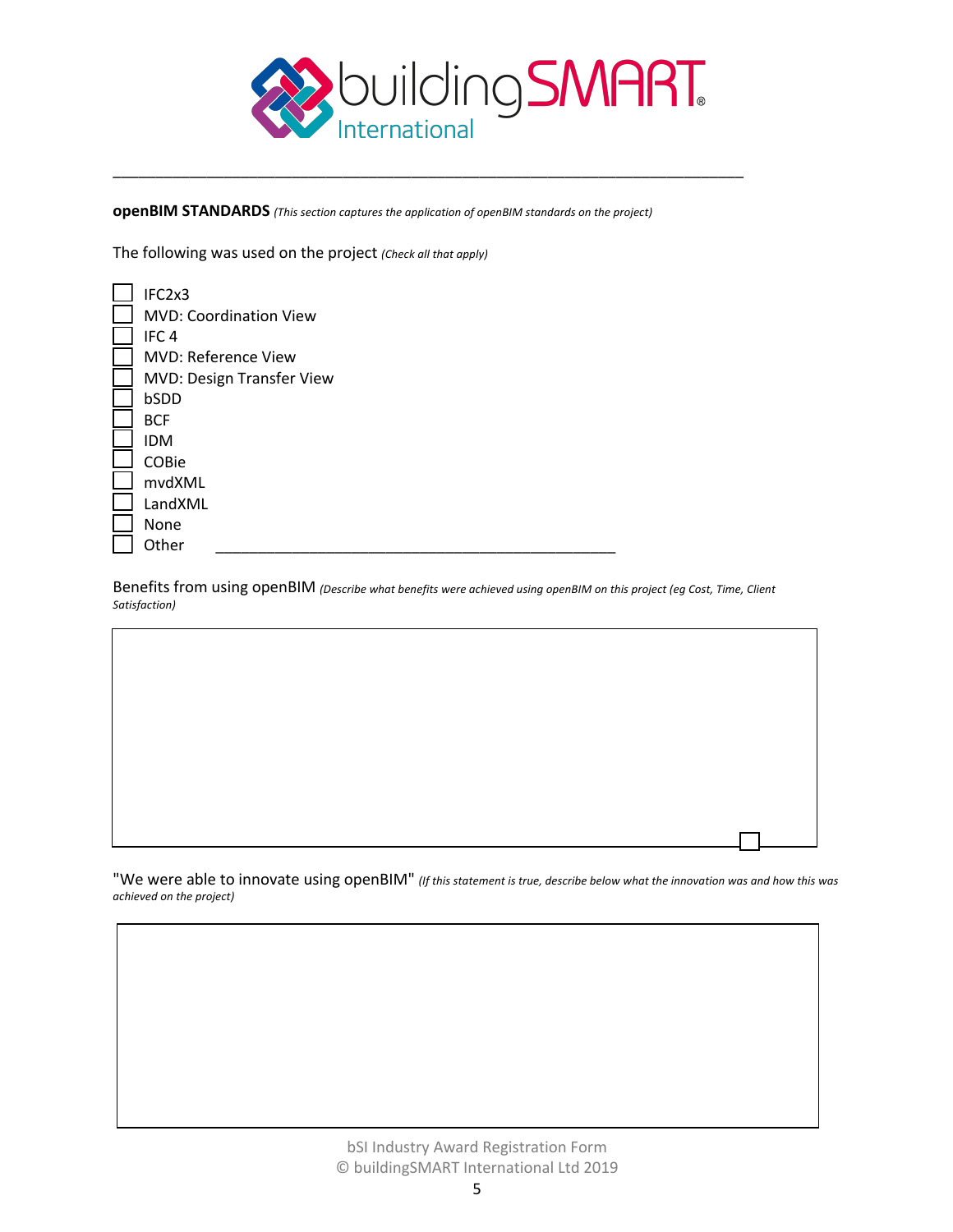

"We were able to identify where we need openBIM to develop further" *(Identify where you could have used more development of openBIM to bring greater benefit to the project)*

## **CLOSING REMARKS**

Statement of Achievement *(Describe in summary what was achieved on the project related to openBIM. Use this to demonstrate why this project should be considered for a buildingSMART International Award)*

\_\_\_\_\_\_\_\_\_\_\_\_\_\_\_\_\_\_\_\_\_\_\_\_\_\_\_\_\_\_\_\_\_\_\_\_\_\_\_\_\_\_\_\_\_\_\_\_\_\_\_\_\_\_\_\_\_\_\_\_\_\_\_\_\_\_\_\_\_\_\_\_\_\_\_